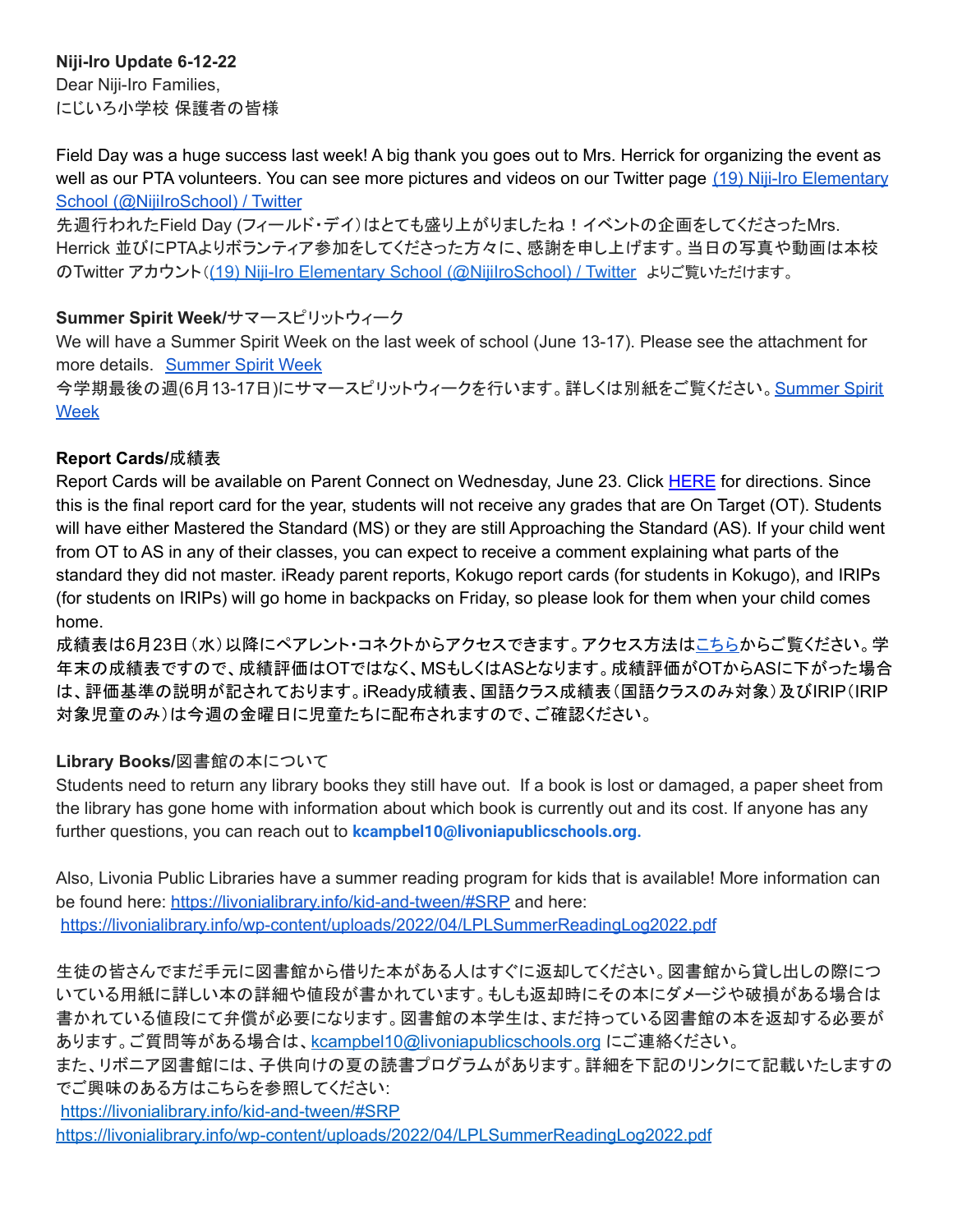# **Learning in L-Town/**夏の無料学習クラスについて

Summer Learning Opportunities

Good Afternoon LPS Families of Students in Grades K-8,

We are excited to announce that the district has received funds that the state has set aside for summer programming in school districts. LPS is pleased to offer the following FREE special learning opportunities for our students during the summer. With a focus on choice, fun, and learning, the attached flyer provides an overview of the offerings, which include half-day camps, tutoring, and more

#### K-8 [Flyer](http://track.spe.schoolmessenger.com/f/a/-fELlh6UC5_Rrhsgs-0rUw~~/AAAAAQA~/RgRkf3T8P4RPAmh0dHA6Ly90cmFjay5zcGUuc2Nob29sbWVzc2VuZ2VyLmNvbS9mL2EvM2l4LVUzTk12YzBxVzlrR1BiTTYtd35-L0FBQUFBUUF-L1JnUmtmMXcxUDRRN0FXaDBkSEE2THk5MGNtRmpheTV6Y0dVdWMyTm9iMjlzYldWemMyVnVaMlZ5TG1OdmJTOW1MMkV2YVVGcFdsazBXVXBRZFV3Mk9URnJkMmhTUlRWQ1ozNS1MMEZCUVVGQlVVRi1MMUpuVW10bU1HSkZVREJTZEdGSVVqQmpTRTAyVEhrNU0yUXpZM1ZpUjJ3eVlqSTFjRmxZUWpGWmJYaHdXVE5PYW1GSE9YWmlTRTExWWpOS2Jrd3lUblJqZVRsellWZEpkbFJWYXpGTlJFRjNUVVJSTVUxVE9VUmFWelV3WTIxc2FtRllValZNTUZKMllsZEdjR0pwT0RCTWVrbDNUV3BKYkUxcVFrMVNWVVpUVkd0c1QxSjVWWGxOUld4UFNsUkpkMVJETVZWVU1XUlBURzVDYTFwc1kwaGpNazV2WWpJNWMySlZTVXRaY0doRlJUVTFhVEZOVWxweFZrbG9ZVEpPZG1KSGVEVmFXRXBCWWtkc01tSXlOWEJaV0VJeFdXMTRjRmt6VG1waFJ6bDJZa2hOZFdJelNtNVhRVkZCUVVGQlFsY0hjMk5vYjI5c2JVSUtZcGkxS0o1aXJ4SnpYMUloYldSaGNtRnphMkZBYkdsMmIyNXBZWEIxWW14cFkzTmphRzl2YkhNdWIzSm5XQVFBQUFBQlcHc2Nob29sbUIKYph8QZ5irxKA0VIgbGRlbHVjYUBsaXZvbmlhcHVibGljc2Nob29scy5vcmdYBAAAAAE~)

To take advantage of this opportunity, start by filling out the form linked below, then watch for follow-up information via email.

## K-8 Learning in L-Town [Registrations](http://track.spe.schoolmessenger.com/f/a/75UCNJH_bRz4tjAq4erTzQ~~/AAAAAQA~/RgRkf3T8P4TPAWh0dHA6Ly90cmFjay5zcGUuc2Nob29sbWVzc2VuZ2VyLmNvbS9mL2EvWkJVN0tWTFdnM1FNRDdvMEhRaU1HUX5-L0FBQUFBUUF-L1JnUmtmMXcxUDBUYmFIUjBjRG92TDNSeVlXTnJMbk53WlM1elkyaHZiMnh0WlhOelpXNW5aWEl1WTI5dEwyWXZZUzloYVU1YVVIcFBRVVJ5YlhWZlRsTXdXbG95T0ZwQmZuNHZRVUZCUVVGUlFYNHZVbWRTYTJZd1lrVlFNRkZxWVVoU01HTklUVFpNZVRsdFlqTktkR041Tlc1aVIxVjJZVEJhTWxZelJrOWhiRTVVVVZWYWVHVlVUbWxhUkd4WVFqTk9hbUZIT1haaVJ6RkRRMjFMV1ZKQ1QyVlpkRlJGVjJGc1UwbFhkR3BpTW5oelpWZFdlVkZIZUhCa2JUbDFZVmRHZDJSWFNuTmhWMDU2V1RKb2RtSXllSHBNYlRsNVdqRm5SVUZCUVVGQlVYNS1Wd2R6WTJodmIyeHRRZ3BpbUxVb25tS3ZFbk5mVWlGdFpHRnlZWE5yWVVCc2FYWnZibWxoY0hWaWJHbGpjMk5vYjI5c2N5NXZjbWRZQkFBQUFBRX5XB3NjaG9vbG1CCmKYfEGeYq8SgNFSIGxkZWx1Y2FAbGl2b25pYXB1YmxpY3NjaG9vbHMub3JnWAQAAAAB)

If you also have a high school student who could benefit from summer learning, click here for more [information](http://track.spe.schoolmessenger.com/f/a/ei496anV5qXSobaoLFvMYg~~/AAAAAQA~/RgRkf3T8P4TjAWh0dHA6Ly90cmFjay5zcGUuc2Nob29sbWVzc2VuZ2VyLmNvbS9mL2EvUU5QSVVaTlh5UVEyYXZsbFJfN3FBQX5-L0FBQUFBUUF-L1JnUmtmMXcxUDBUcmFIUjBjRG92TDNSeVlXTnJMbk53WlM1elkyaHZiMnh0WlhOelpXNW5aWEl1WTI5dEwyWXZZUzlzUlc5clluVXplVkJ1ZFVjemNsSXpYMFowVW5OQmZuNHZRVUZCUVVGUlFYNHZVbWRTYTJZd1lrVlFNRkYzWVVoU01HTklUVFpNZVRrelpETmpkV0pIYkRKaU1qVndXVmhDTVZsdGVIQlpNMDVxWVVjNWRtSklUWFZpTTBwdVRESlNkbUpYUm5CaWFUaDZUbXBGTkZaM1pIcFpNbWgyWWpKNGRGRm5jR2x0UlZGVWJtMU1WWGhHYlhCVmFVWnlXVEk1YzJKSWJHeGphMEp6WVZoYWRtSnRiR2hqU0ZacFlrZHNhbU15VG05aU1qbHpZM2sxZG1OdFpGbENRVUZCUVVGRmZsY0hjMk5vYjI5c2JVSUtZcGkxS0o1aXJ4SnpYMUloYldSaGNtRnphMkZBYkdsMmIyNXBZWEIxWW14cFkzTmphRzl2YkhNdWIzSm5XQVFBQUFBQlcHc2Nob29sbUIKYph8QZ5irxKA0VIgbGRlbHVjYUBsaXZvbmlhcHVibGljc2Nob29scy5vcmdYBAAAAAE~).

Thank you and we look forward to serving your student(s) over the summer!

グレードK-8年生のお子さんをお持ちの皆様に夏の学習クラスのお知らせです。

リボニア学区へミシガン州よりサマープログラム用の予算が決定されたことをを受け、夏の無料学習クラスを行いま す。今回のクラスでは、選択し、楽しく、そして学ぶことに焦点を当て構成されています。下記のリンクから半日のプ ログラム、個別指導などを含むプログラムをご覧になれます。

#### K-8 [Flyer](http://track.spe.schoolmessenger.com/f/a/-fELlh6UC5_Rrhsgs-0rUw~~/AAAAAQA~/RgRkf3T8P4RPAmh0dHA6Ly90cmFjay5zcGUuc2Nob29sbWVzc2VuZ2VyLmNvbS9mL2EvM2l4LVUzTk12YzBxVzlrR1BiTTYtd35-L0FBQUFBUUF-L1JnUmtmMXcxUDRRN0FXaDBkSEE2THk5MGNtRmpheTV6Y0dVdWMyTm9iMjlzYldWemMyVnVaMlZ5TG1OdmJTOW1MMkV2YVVGcFdsazBXVXBRZFV3Mk9URnJkMmhTUlRWQ1ozNS1MMEZCUVVGQlVVRi1MMUpuVW10bU1HSkZVREJTZEdGSVVqQmpTRTAyVEhrNU0yUXpZM1ZpUjJ3eVlqSTFjRmxZUWpGWmJYaHdXVE5PYW1GSE9YWmlTRTExWWpOS2Jrd3lUblJqZVRsellWZEpkbFJWYXpGTlJFRjNUVVJSTVUxVE9VUmFWelV3WTIxc2FtRllValZNTUZKMllsZEdjR0pwT0RCTWVrbDNUV3BKYkUxcVFrMVNWVVpUVkd0c1QxSjVWWGxOUld4UFNsUkpkMVJETVZWVU1XUlBURzVDYTFwc1kwaGpNazV2WWpJNWMySlZTVXRaY0doRlJUVTFhVEZOVWxweFZrbG9ZVEpPZG1KSGVEVmFXRXBCWWtkc01tSXlOWEJaV0VJeFdXMTRjRmt6VG1waFJ6bDJZa2hOZFdJelNtNVhRVkZCUVVGQlFsY0hjMk5vYjI5c2JVSUtZcGkxS0o1aXJ4SnpYMUloYldSaGNtRnphMkZBYkdsMmIyNXBZWEIxWW14cFkzTmphRzl2YkhNdWIzSm5XQVFBQUFBQlcHc2Nob29sbUIKYph8QZ5irxKA0VIgbGRlbHVjYUBsaXZvbmlhcHVibGljc2Nob29scy5vcmdYBAAAAAE~)

ご希望の方は下記のリンクから必要事項をご記入の上E-MAILで届くフォローアップ情報をお待ちこの機会を利用す るには、まず以下のリンク先のフォームに記入し、電子メールでフォローアップ情報を確認してください。

#### K-8 Learning in L-Town [Registrations](http://track.spe.schoolmessenger.com/f/a/75UCNJH_bRz4tjAq4erTzQ~~/AAAAAQA~/RgRkf3T8P4TPAWh0dHA6Ly90cmFjay5zcGUuc2Nob29sbWVzc2VuZ2VyLmNvbS9mL2EvWkJVN0tWTFdnM1FNRDdvMEhRaU1HUX5-L0FBQUFBUUF-L1JnUmtmMXcxUDBUYmFIUjBjRG92TDNSeVlXTnJMbk53WlM1elkyaHZiMnh0WlhOelpXNW5aWEl1WTI5dEwyWXZZUzloYVU1YVVIcFBRVVJ5YlhWZlRsTXdXbG95T0ZwQmZuNHZRVUZCUVVGUlFYNHZVbWRTYTJZd1lrVlFNRkZxWVVoU01HTklUVFpNZVRsdFlqTktkR041Tlc1aVIxVjJZVEJhTWxZelJrOWhiRTVVVVZWYWVHVlVUbWxhUkd4WVFqTk9hbUZIT1haaVJ6RkRRMjFMV1ZKQ1QyVlpkRlJGVjJGc1UwbFhkR3BpTW5oelpWZFdlVkZIZUhCa2JUbDFZVmRHZDJSWFNuTmhWMDU2V1RKb2RtSXllSHBNYlRsNVdqRm5SVUZCUVVGQlVYNS1Wd2R6WTJodmIyeHRRZ3BpbUxVb25tS3ZFbk5mVWlGdFpHRnlZWE5yWVVCc2FYWnZibWxoY0hWaWJHbGpjMk5vYjI5c2N5NXZjbWRZQkFBQUFBRX5XB3NjaG9vbG1CCmKYfEGeYq8SgNFSIGxkZWx1Y2FAbGl2b25pYXB1YmxpY3NjaG9vbHMub3JnWAQAAAAB)

高校生以上のお子さんをお持ちの方はこちらから高校生用のプログラムに関する詳細をご覧になれます。皆さんと 夏の間お会いできることを楽しみにしています。

**Ann Arbor Japan Week/**アン・アーバージャパンウィークのお知らせ Ann Arbor Japan Week | U-M LSA Center for Japanese Studies (CJS) [\(umich.edu\)](https://ii.umich.edu/cjs/news-events/events/ann-arbor-japan-week.html)

**REMINDERS**お知らせ

TALKING POINTS ON [SCHOOL](http://track.spe.schoolmessenger.com/f/a/Sm6SevVfeWfJNLoCrr-FZg~~/AAAAAQA~/RgRkb3eBP0TAaHR0cHM6Ly93d3cubmFzcG9ubGluZS5vcmcvcmVzb3VyY2VzLWFuZC1wdWJsaWNhdGlvbnMvcmVzb3VyY2VzLWFuZC1wb2RjYXN0cy9zY2hvb2wtc2FmZXR5LWFuZC1jcmlzaXMvc2Nob29sLXZpb2xlbmNlLXJlc291cmNlcy90YWxraW5nLXRvLWNoaWxkcmVuLWFib3V0LXZpb2xlbmNlLXRpcHMtZm9yLXBhcmVudHMtYW5kLXRlYWNoZXJzVwdzY2hvb2xtQgpihgFEjmJph5u-UiBsZGVsdWNhQGxpdm9uaWFwdWJsaWNzY2hvb2xzLm9yZ1gEAAAAAQ~~) SAFETY

Parents Guide to Home Firearm [Safety.pdf](http://track.spe.schoolmessenger.com/f/a/BtWwSFGz3c8ncFH0dVcLyg~~/AAAAAQA~/RgRkcidSP0R1aHR0cHM6Ly9tc2cuc2Nob29sbWVzc2VuZ2VyLmNvbS9tLz9zPUFUZWRZWnY3M0o4Jm1hbD0yYjJhNWQ2M2IxNTM3YjYxOTU1NGZjNDU1OTY2ZmYzZTlhZTIwZGUzYTQ3NDM1N2E2Y2JiYmQ1MmJiN2Y0MTJkVwdzY2hvb2xtQgpijdLzkGJNcTb6UitOaWppLUlyb19QcmluY2lwYWxAbGl2b25pYXB1YmxpY3NjaG9vbHMub3JnWAQAAAAB)

Lunch Menu June 2022 - [Google](https://docs.google.com/document/d/1Gyh7ONlw_gIcb2jDLyP9fdtm3ljb9F0BYFBvKOZbgMA/edit) Docs

**Summer Learning Opportunities/** 夏の学習プログラム

Please see the attached flyers for summer learning opportunities: 夏休みの期間中開催される学習プログラムがございます。ご興味のある方は下記のリンクからご参照ください。 ELVS [Volunteer](http://track.spe.schoolmessenger.com/f/a/e4ysXicPPYTVn2Yy669pZA~~/AAAAAQA~/RgRkeKwFP0R1aHR0cHM6Ly9tc2cuc2Nob29sbWVzc2VuZ2VyLmNvbS9tLz9zPWU5Qm1HSWhaQWVNJm1hbD1iMDc4OGVlMTRkYmI3Y2Y4N2E3MzA5YzBmZTdkMWNjMmVhZmNiYTkyOTMxNmJmYzYxY2E0YzIxZGMxZTFkZTExVwdzY2hvb2xtQgpihoV4l2KVxAV2UitOaWppLUlyb19QcmluY2lwYWxAbGl2b25pYXB1YmxpY3NjaG9vbHMub3JnWAQAAAAB) 2022 Flyer.jpg PTSA ELVS [Participant](http://track.spe.schoolmessenger.com/f/a/992E15sFwCqW-LYa2RluKg~~/AAAAAQA~/RgRkeKwFP0R1aHR0cHM6Ly9tc2cuc2Nob29sbWVzc2VuZ2VyLmNvbS9tLz9zPWU5Qm1HSWhaQWVNJm1hbD02OTdhYWZmZTg5MGZkMjNmOWYxZjdiOWQ1MWFhY2MxZDQwNmNmYzgwMDRmOGY4ZTgzYmMxYzUzYzc0YzY1OThlVwdzY2hvb2xtQgpihoV4l2KVxAV2UitOaWppLUlyb19QcmluY2lwYWxAbGl2b25pYXB1YmxpY3NjaG9vbHMub3JnWAQAAAAB) Flyer 2022 (1).jpg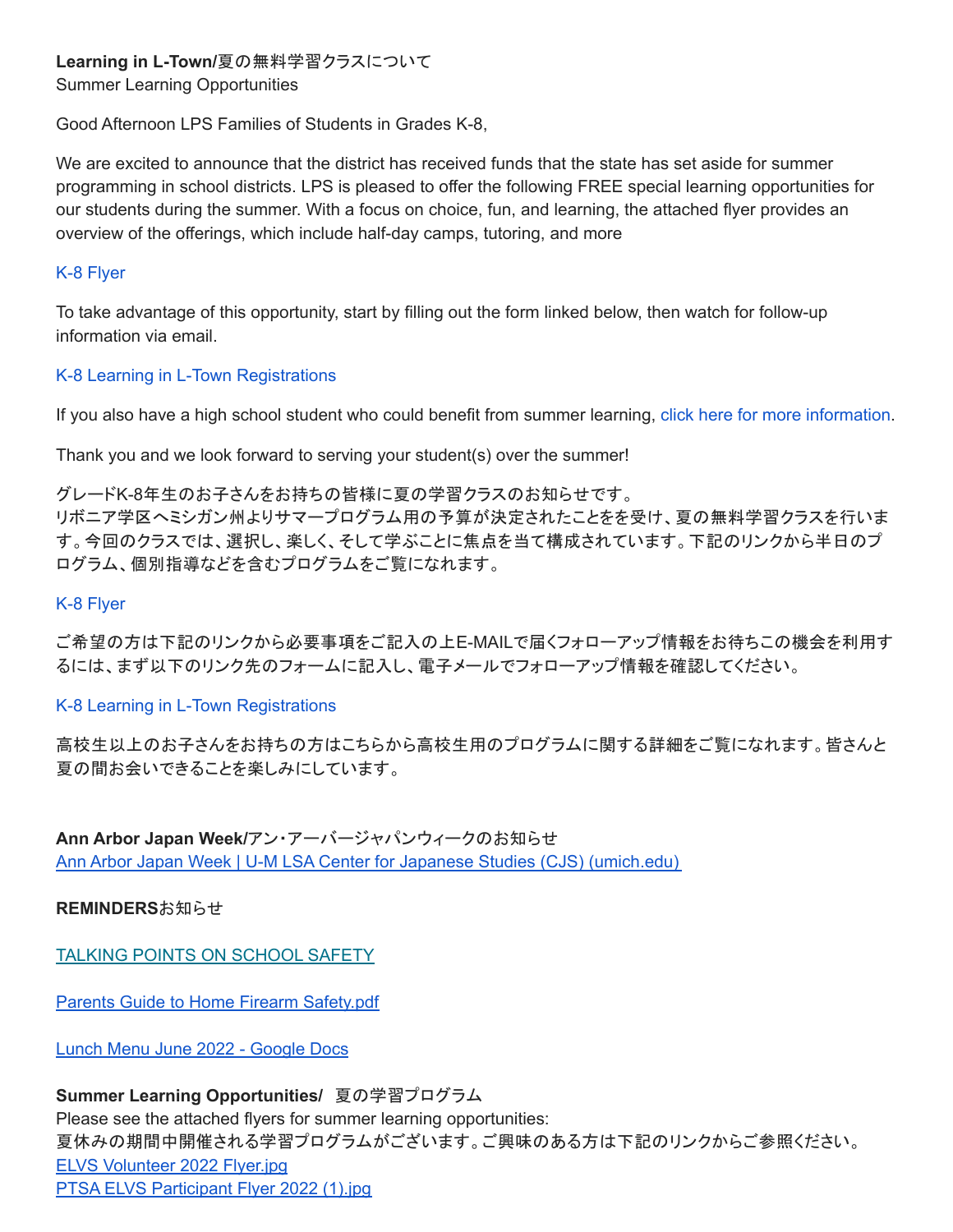## **COVID Update/**コロナアップデート

The district's Covid-19 protocols have been updated throughout this spring time downturn in local case counts and can be found on the district's website under the "Covid Corner" section. Also, you can find daily case counts by school, by clicking on the blue graphic in that section.

If our protocols change in the future, you can always locate the latest information in that section of the website. 今春の地域の症例数の減少を通じて学校区内のCovid-19プロトコルが更新されました。地区のウェブサイトの「 Covid Corner」セクションからご覧になっていただけます。また、同じセクションの青いグラフィックをクリックする事に より、学校ごとに毎日のケース数も確認することができます。

今後プロトコルが変更された場合、ウェブサイトの同セクションからいつでも最新情報を見つけることができます。

## **From PTA/PTA**よりお知らせ

PTA currently has a vacancy for the First Vice President and Treasurer positions for the 2022-2024 term. They will keep the nomination open until the positions are filled. Once there are candidates, a vote will be taken at the next PTA general meeting. If you are curious but would like to know more and address any questions or concerns before nominating yourself/anyone, feel free to reach out to any of the current eboard members and they will be happy to answer them!

PTAでは2022‐2024任期の第一副会長と会計を募集しております。立候補、推薦される方が見つかり次第、次の PTA会議で投票を行います。興味があるけど質問、懸念があるという方、現在の役員の誰にでもお気軽にご相談く ださい。

**2022 Election Nomination Form** 選挙の立候補・推薦申請書 <https://forms.gle/nxGFD99ocb7QPdAf6>

**Free and Reduced Lunch/**無料ランチの終了と割引ランチの申し込みについて

During the Covid pandemic, the federal government approved meal waivers for schools and districts during the 2020-21 and 2021-22 school years. This federal meal waiver allowed **any** LPS student to receive breakfast and/or lunch, free of charge to you, regardless of family economic status and without requiring the traditional Free & Reduced School Meals application to be submitted by families.

Currently, these waivers are set to expire on June 30, 2022. **For those families who believe they would qualify for free or reduced meals through the traditional process, we encourage you to complete and submit your application now.**

The online application can be found using this link: Horizon Free & [Reduced](http://track.spe.schoolmessenger.com/f/a/wJG7soAPgv5Bd1k_GxHYTw~~/AAAAAQA~/RgRkVpzhP0QoaHR0cHM6Ly9mcmFwcHMuaG9yaXpvbnNvbGFuYS5jb20vd2VsY29tZVcHc2Nob29sbUIKYnBhaXViAVMeyFIgbGRlbHVjYUBsaXZvbmlhcHVibGljc2Nob29scy5vcmdYBAAAAAE~) Apps and if you prefer to submit a paper application, you can find that by using this link: Free & Reduced Paper [Application](http://track.spe.schoolmessenger.com/f/a/qHI_l2BxqEP4UIcylJbiKQ~~/AAAAAQA~/RgRkVpzhP0SWaHR0cHM6Ly93d3cubGl2b25pYXB1YmxpY3NjaG9vbHMub3JnL2Ntcy9saWIvTUk1MDAwMDQ1MS9DZW50cmljaXR5L0RvbWFpbi8yNTEvMjAyMS0yMiUyMExQUyUyMEZyZWVfYW5kX1JlZHVjZWQtcHJpY2VfYXBwbGljYXRpb25fNjUzNzg1XzclMjAwNzEyMjEucGRmVwdzY2hvb2xtQgpicGFpdWIBUx7IUiBsZGVsdWNhQGxpdm9uaWFwdWJsaWNzY2hvb2xzLm9yZ1gEAAAAAQ~~).

**If you have any questions, please contact the LPS Food & Nutrition Services Department at (734) 744-2820 or email at [foodservice@livoniapublicschools.org](mailto:foodservice@livoniapublicschools.org).**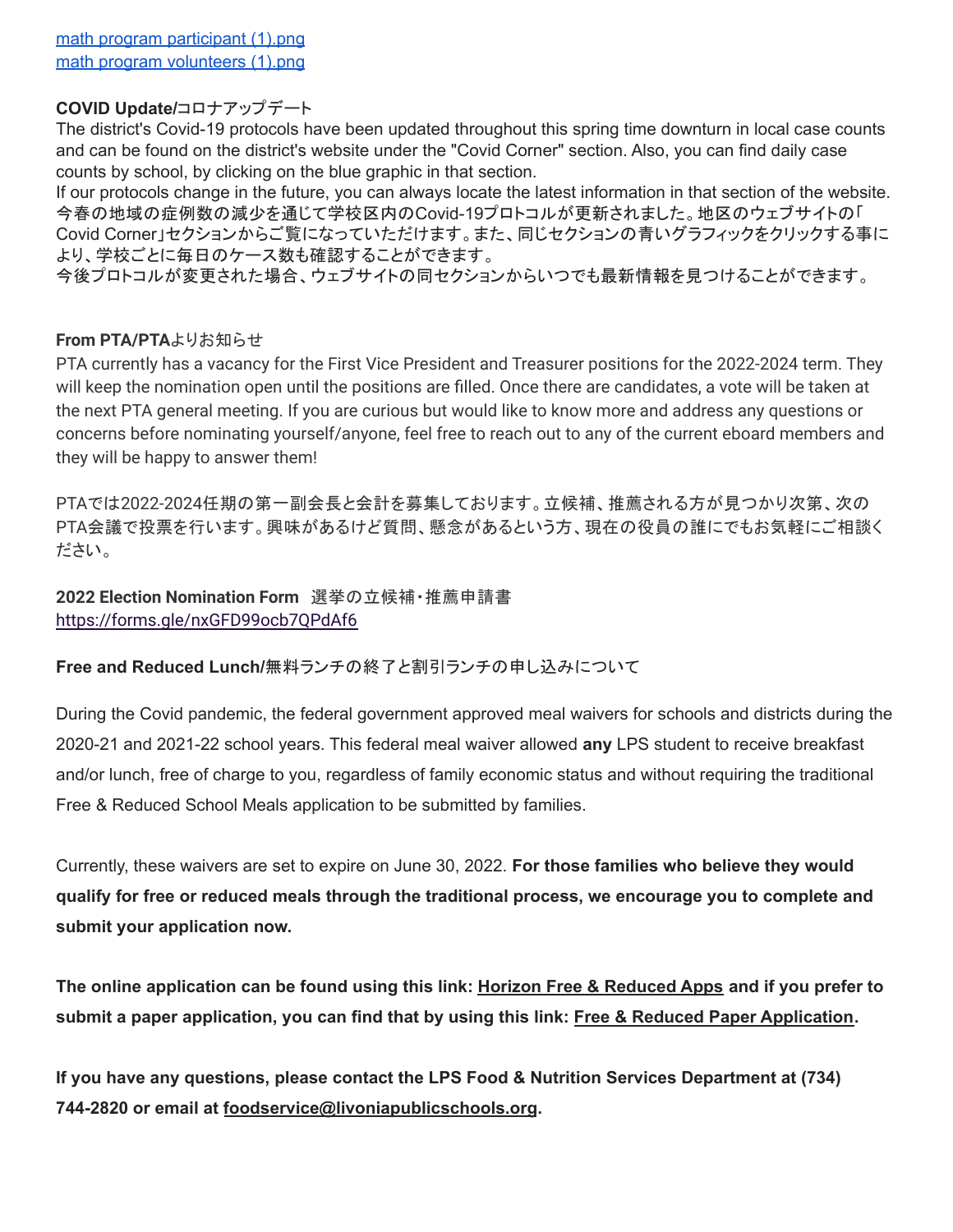**I have also included the information regarding P-EBT (Pandemic Electronic Benefit Transfer Program). Please contact us with any questions.**

**Niji-Iro Japanese Immersion [Elementary](http://track.spe.schoolmessenger.com/f/a/DP3zaTqA-z3v0WCmdThttw~~/AAAAAQA~/RgRkeKyMP0R1aHR0cHM6Ly9tc2cuc2Nob29sbWVzc2VuZ2VyLmNvbS9tLz9zPU1aWnprclBtczRZJm1hbD0zOTA5ZDg0MWJjMDY2NzI1YTNiMWZmMWE0M2ZkZTUyNTA4ZDhiZGZhMjM3MWQ3ZjNlNGFkNWU4YzUwYTY0YzBlVwdzY2hvb2xtQgpihgx5l2JkZMUTUitOaWppLUlyb19QcmluY2lwYWxAbGl2b25pYXB1YmxpY3NjaG9vbHMub3JnWAQAAAAB) School (2).docx**

#### **[MDHHS-5925.dotx](http://track.spe.schoolmessenger.com/f/a/7TMlFDvOxH7u2YKLxl3LMA~~/AAAAAQA~/RgRkWoTVP4RHAWh0dHA6Ly90cmFjay5zcGUuc2Nob29sbWVzc2VuZ2VyLmNvbS9mL2EveVBFaW03MXNtbHNOOEt1SXVWOE4wUX5-L0FBQUFBUUF-L1JnUmtXa3dGUDBSMWFIUjBjSE02THk5dGMyY3VjMk5vYjI5c2JXVnpjMlZ1WjJWeUxtTnZiUzl0THo5elBXWkVhRzFwZVVvMlUxTkpKbTFoYkQweFpXTm1abVZqTlRabU1HRTFNVE0wTjJZNFlUTTNZbVZrWXprek5HTTBNMlZrWVdRM056UTFOR1l4TVRBMFpUZzNNVGd5TkRnelpqUTROelU0TnpVMVZ3ZHpZMmh2YjJ4dFFncGljSVVZZVdJQlU0UDRVaUJzWkdWc2RXTmhRR3hwZG05dWFXRndkV0pzYVdOelkyaHZiMnh6TG05eVoxZ0VBQUFBQVF-flcHc2Nob29sbUIKYm9VUXli_5j50VIgbGRlbHVjYUBsaXZvbmlhcHVibGljc2Nob29scy5vcmdYBAAAAAE~)**

Covidによるパンデミックの間、連邦政府は2020-21年と2021-22年の間に学校区、およびそれぞれの学校に給食費 免除を承認しました。現在この給食費免除によりLPSに所属する全ての生徒はご家族の経済状況に関係なく、通常 は必要な学校給食無料および割引申請書の提出なしで、朝食および/もしくは昼食を無料で受け取っています。 しかしながら、現在の給食費免除は2022年6月30日に期限が切れる予定です。今後は以前行われていた給食費の 割引、および費用免除を受ける資格があると思われるご家族は来年の学校年度が始まるのを待たずにすぐに申請 書を提出してください。オンラインでのアプリケーションをご希望の方はこちらのリンクから**[Horizon](http://track.spe.schoolmessenger.com/f/a/wJG7soAPgv5Bd1k_GxHYTw~~/AAAAAQA~/RgRkVpzhP0QoaHR0cHM6Ly9mcmFwcHMuaG9yaXpvbnNvbGFuYS5jb20vd2VsY29tZVcHc2Nob29sbUIKYnBhaXViAVMeyFIgbGRlbHVjYUBsaXZvbmlhcHVibGljc2Nob29scy5vcmdYBAAAAAE~) Free & [Reduced](http://track.spe.schoolmessenger.com/f/a/wJG7soAPgv5Bd1k_GxHYTw~~/AAAAAQA~/RgRkVpzhP0QoaHR0cHM6Ly9mcmFwcHMuaG9yaXpvbnNvbGFuYS5jb20vd2VsY29tZVcHc2Nob29sbUIKYnBhaXViAVMeyFIgbGRlbHVjYUBsaXZvbmlhcHVibGljc2Nob29scy5vcmdYBAAAAAE~) Apps** アクセスしていただけます。紙面での申請をご希望の方はこちらのリンクから **Free & [Reduced](http://track.spe.schoolmessenger.com/f/a/qHI_l2BxqEP4UIcylJbiKQ~~/AAAAAQA~/RgRkVpzhP0SWaHR0cHM6Ly93d3cubGl2b25pYXB1YmxpY3NjaG9vbHMub3JnL2Ntcy9saWIvTUk1MDAwMDQ1MS9DZW50cmljaXR5L0RvbWFpbi8yNTEvMjAyMS0yMiUyMExQUyUyMEZyZWVfYW5kX1JlZHVjZWQtcHJpY2VfYXBwbGljYXRpb25fNjUzNzg1XzclMjAwNzEyMjEucGRmVwdzY2hvb2xtQgpicGFpdWIBUx7IUiBsZGVsdWNhQGxpdm9uaWFwdWJsaWNzY2hvb2xzLm9yZ1gEAAAAAQ~~)**

#### **Paper [Application](http://track.spe.schoolmessenger.com/f/a/qHI_l2BxqEP4UIcylJbiKQ~~/AAAAAQA~/RgRkVpzhP0SWaHR0cHM6Ly93d3cubGl2b25pYXB1YmxpY3NjaG9vbHMub3JnL2Ntcy9saWIvTUk1MDAwMDQ1MS9DZW50cmljaXR5L0RvbWFpbi8yNTEvMjAyMS0yMiUyMExQUyUyMEZyZWVfYW5kX1JlZHVjZWQtcHJpY2VfYXBwbGljYXRpb25fNjUzNzg1XzclMjAwNzEyMjEucGRmVwdzY2hvb2xtQgpicGFpdWIBUx7IUiBsZGVsdWNhQGxpdm9uaWFwdWJsaWNzY2hvb2xzLm9yZ1gEAAAAAQ~~).**

フォームにアクセスください。何かご不明な点がございましたら、LPS Food & Nutrition Services Department ((734) 744-2820) または foodservice@livoniapublicschools.org まで電子メールでお問い合わせください。

また、P-EBT(パンデミック電子給付金給付プログラム)に関する情報も記載しました。ご不明な点がございましたらい つでもお問い合わせください。

#### **Niji-Iro Japanese Immersion [Elementary](http://track.spe.schoolmessenger.com/f/a/DP3zaTqA-z3v0WCmdThttw~~/AAAAAQA~/RgRkeKyMP0R1aHR0cHM6Ly9tc2cuc2Nob29sbWVzc2VuZ2VyLmNvbS9tLz9zPU1aWnprclBtczRZJm1hbD0zOTA5ZDg0MWJjMDY2NzI1YTNiMWZmMWE0M2ZkZTUyNTA4ZDhiZGZhMjM3MWQ3ZjNlNGFkNWU4YzUwYTY0YzBlVwdzY2hvb2xtQgpihgx5l2JkZMUTUitOaWppLUlyb19QcmluY2lwYWxAbGl2b25pYXB1YmxpY3NjaG9vbHMub3JnWAQAAAAB) School (2).docx**

#### **[MDHHS-5925.dotx](http://track.spe.schoolmessenger.com/f/a/7TMlFDvOxH7u2YKLxl3LMA~~/AAAAAQA~/RgRkWoTVP4RHAWh0dHA6Ly90cmFjay5zcGUuc2Nob29sbWVzc2VuZ2VyLmNvbS9mL2EveVBFaW03MXNtbHNOOEt1SXVWOE4wUX5-L0FBQUFBUUF-L1JnUmtXa3dGUDBSMWFIUjBjSE02THk5dGMyY3VjMk5vYjI5c2JXVnpjMlZ1WjJWeUxtTnZiUzl0THo5elBXWkVhRzFwZVVvMlUxTkpKbTFoYkQweFpXTm1abVZqTlRabU1HRTFNVE0wTjJZNFlUTTNZbVZrWXprek5HTTBNMlZrWVdRM056UTFOR1l4TVRBMFpUZzNNVGd5TkRnelpqUTROelU0TnpVMVZ3ZHpZMmh2YjJ4dFFncGljSVVZZVdJQlU0UDRVaUJzWkdWc2RXTmhRR3hwZG05dWFXRndkV0pzYVdOelkyaHZiMnh6TG05eVoxZ0VBQUFBQVF-flcHc2Nob29sbUIKYm9VUXli_5j50VIgbGRlbHVjYUBsaXZvbmlhcHVibGljc2Nob29scy5vcmdYBAAAAAE~)**

#### **Hinoki Juku Free Online Tutoring For English Language Learners.**

ひのき英語学習者のための無料オンラインチューター

Please click [here](https://drive.google.com/file/d/1mQuWps-in8TTfgn5GFKIm5bKv8u5lmfc/view) for more information or fill out the [registration](https://forms.gle/wS7JTewaFBSw7Vw57) link for the activity.

ひのき英語学習者のための無料オンラインチューターの詳細、お申込みはこちらのリンクからアクセスください。

The flyer of this activity is [here](https://drive.google.com/file/d/1mQuWps-in8TTfgn5GFKIm5bKv8u5lmfc/view)

The [registration](https://forms.gle/wS7JTewaFBSw7Vw57) link for the activity.

#### **MOVING OR CHANGING SCHOOLS THIS FALL**今秋へ向けての転校やお引越しについて

For this upcoming fall, if you are moving or attending a different school not located in Livonia Public Schools, please email our school secretary at [kmorro@livoniapublicschools.org](mailto:kmorro@livoniapublicschools.org) so we can make sure your child's educational files are prepared for your child's next school and we can accurately account for this in our projected enrollment and staffing plans.

今秋にリボニア学区外への転出、転校などをお考えになっているご家族がいらっしゃいましたら当校秘書のキム・モ ロ [kmorro@livoniapublicschools.org](mailto:kmorro@livoniapublicschools.org) までメールにてご連絡ください。お子様が次に通われる学校へ必要書類や成 績ファイルなどを送付し、お子様が新学校でも引き続き学業に取り組めるよう手続きをいたします。 **Students Moving Back to Japan** 転校の手続きについて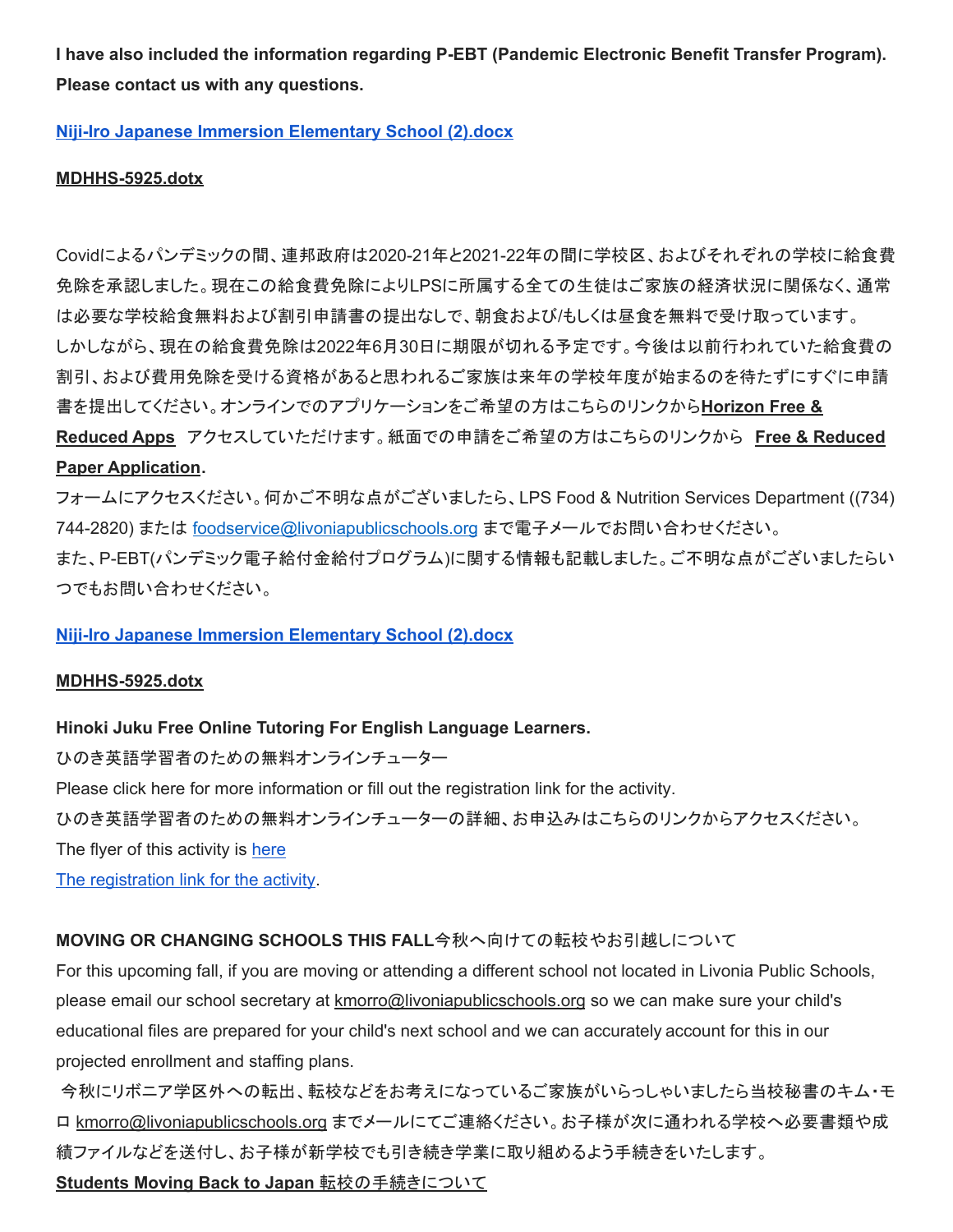If you have any plans to transfer your child back to another school in Japan, please let us know as soon as possible. We will prepare the necessary documents regarding your move to make the process smooth. Notification must be submitted 30 days before your child's last day of attendance.

If you have any questions, please contact at Ai-sensei (Japanese Leader): [aameyaw@livoniapublicschools.org](mailto:aameyaw@livoniapublicschools.org)

日本へのご帰国や国内での転校のご予定がある場合は、学校までお知らせください。転出に必要な手続き、また転 校をスムーズにするための書類準備などを行います。届け出は、最終登校日の30日前までに行ってください。連絡 先: あい先生(日本語主任) [aameyaw@livoniapublicschools.org](mailto:aameyaw@livoniapublicschools.org)

## **Drop Off and Pick Up Reminders**

## 登下校時の注意点について

To help make our drop off and pick up as safe an efficient as possible, please following these procedures:

- Pull your car all the way to the crosswalk so that more students can get in and out of their cars
- Have your child ready to go and exit the vehicle on the school side. The quicker students exit the vehicle, the quicker the line will move.
- If your children need assistance getting out of the car, park and walk them in
- If you are walking with your children, you must cross at the crosswalk. Please do not walk in between cars as this can be potentially dangerous and it slows down the process.
- Drive no faster than 10 miles per hour in the parking lot
- When waiting in the pick up line after school, **please do not block the resident driveways**.

毎日の登下校時お子様のドロップオフとピックアップにて登下校時のお子様の安全を確保し、尚且つ迅速に進める 為、いくつか確認事項がございますのでご家族でご確認いただきご協力頂けます様お願い致します。

・ドロップオフ、ピックアップ時のお車の停車はなるべく歩道に近づけて停車して頂く様お願い致します。歩道に近づ けて停車して頂く事により、登下校際の車の乗り降りがスムーズになります。

・お子様が一人で車を降りるのが難しい場合、必ず駐車場にお車をお停め頂き、お子様と一緒に登校口までお送り 頂きます様お願い致します。

・お子様と一緒に歩いて、登校、下校される場合、(もしくはお車から歩かれる場合)は、必ず歩道をお歩き頂き、ま た道路を渡る際は、横断歩道をお渡りください。車と車の間を渡ることは大変危険です。事故の原因となる可能性が ありますので、お子様の安全を守る為にも必ずお守り頂きます様お願い致します。

・にじいろ小学校駐車場内での制限速度は10マイル、学校周辺のカーティスロードの制限速度は25マイルです。そ れぞれの制限速度をお守り頂けます様お願い致します。

・お子様をピックアップラインでお待ちの際、近隣にお住まいの方のドライブウェイを塞がないよう、再度ご確認くださ い。

皆様のご理解とご協力をお願い致します。

# **Major Dates Calendar**

学校行事予定表 Here is the link to our Major Dates [Calendar.](https://www.livoniapublicschools.org/cms/lib/MI50000451/Centricity/Domain/24/Niji-Iro%20Major%20Dates%20Calendar.pdf) 学校行事予定表を下記のリンクにアップいたしましたのでご覧ください。 Major Dates [Calendar.](https://www.livoniapublicschools.org/cms/lib/MI50000451/Centricity/Domain/24/Niji-Iro%20Major%20Dates%20Calendar.pdf)

All my best, 敬具